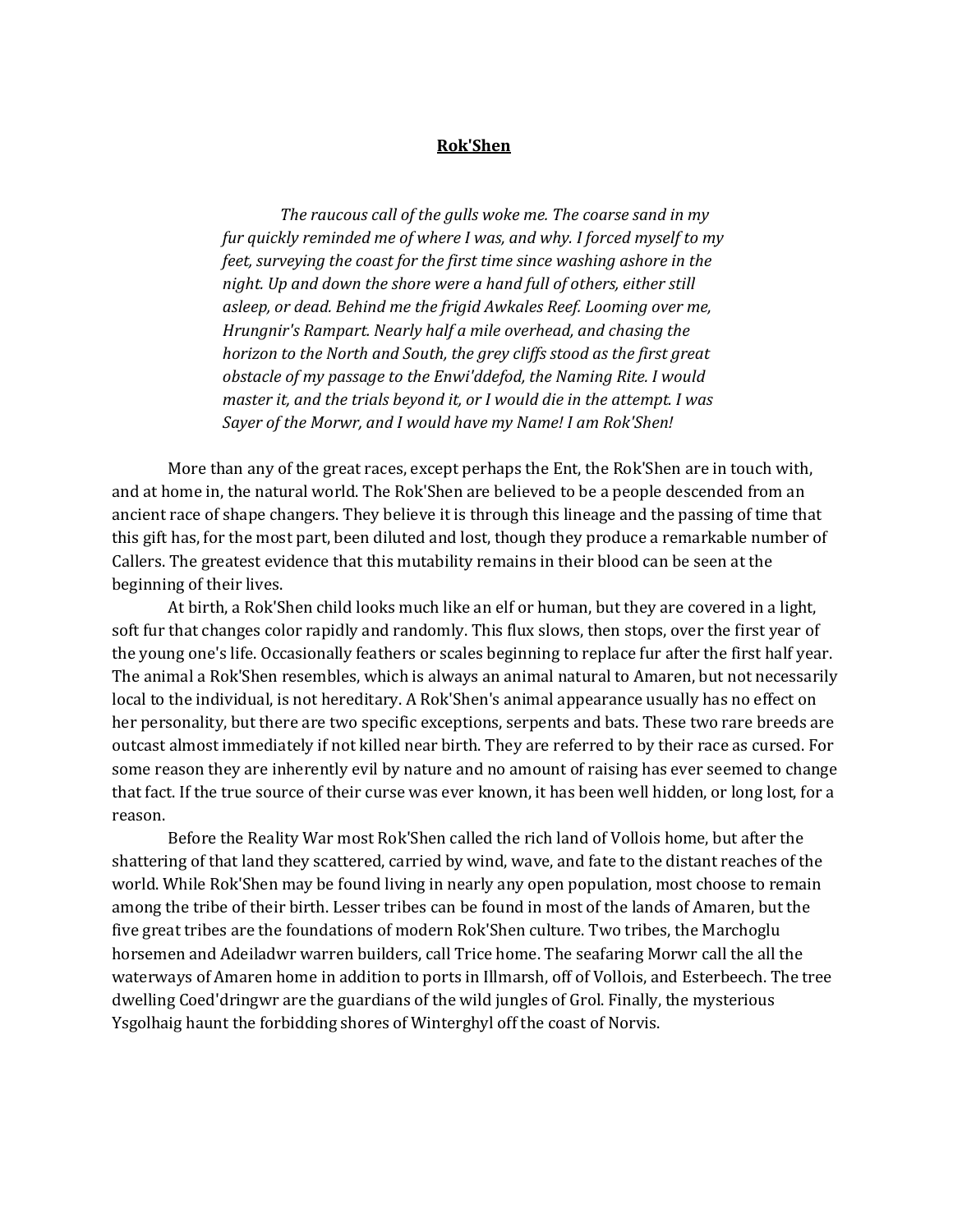# **Great Tribes**

### **Marchoglu** *\ˈmärsh-ō-ˈklü\*

*Rain washed out the sounds of the passing March, four dozen riders and half again as many camp aides, and smoke reigned among the aromas of the small yurt. Fyodor no longer joined in the spring raids. His leg, lame from a pike wound that nearly took his life ten years ago, kept him by the fire. Lost in his work, he hardly noticed the passage of the young warriors, among them his own daughter. His deft black furred fingers worked the dyed fibers of his weaving into a breathtaking pattern. Fyodor's work was sought after from Dun Cove to Sea Haven, the rug at hand would see him well fed and warmly dressed through the harsh Trician winter.*

The grasslands and hills of Trice are home to the Marchoglu, a tribe of Rok'Shen known throughout the world as master horsemen. The Marchoglu consist of over five hundred clans, spread over the sweeping lands of Trice, each one gathering as many as two dozen family groups. Mercenary troops from the Marchoglu are highly sought after as being among the greatest light cavalry and irregular skirmishers in the world. In addition to their martial prowess, the Horse brothers (and sisters) have developed many artistic traditions. Most notable of these traditions are wood carving, leather working, and hand weaving carpets. Most families keep small herds of long haired sheep for wool and meat.

 What they cannot make or trade for the clans regularly raid to obtain, leading most outside merchants to be very generous in their negotiations. The Marchoglu do not discriminate or hesitate to raid other clans, Adeiladwr warren, or the cities and towns of others races of Trice. People taken in these raids are treated, and expected to act, as part of the clan. Those who refuse are disciplined as if they were disobedient children, few maintain their rebellions for long. The idea that this practice is slavery is abhorrent to the Marchoglu, as claiming that children working to help the family is slavery would be abhorrent elsewhere.

 While their traditions keep the tribes distinct, the Marchoglu and Adeiladwr have very close ties. When an outside force threatens an Adeiladwr warren local clans do not hesitate to come to their aid. When severe illness or injury befalls one of the Horse brothers a nearby warren will take them in as one of their own until they are well enough to return to the open air. On the occasion of Marchoglu and Adeiladwr choosing to be joined, it is for the newly bonded to choose for themselves which tribe to claim, all family ties are severed with the tribe that is left.

#### **Adeiladwr** *\ˈād-il-ad-wər\*

 *As Aelwen rounded the corner, turning quickly again down an unused shaft, she could hear her two pursuers closing on her. This span of the warren was unknown to her, and with the market and festival of Chynnydd drawing everyone into the sun she was unlikely to find a friendly guide to help her. In spite of her instincts and years of*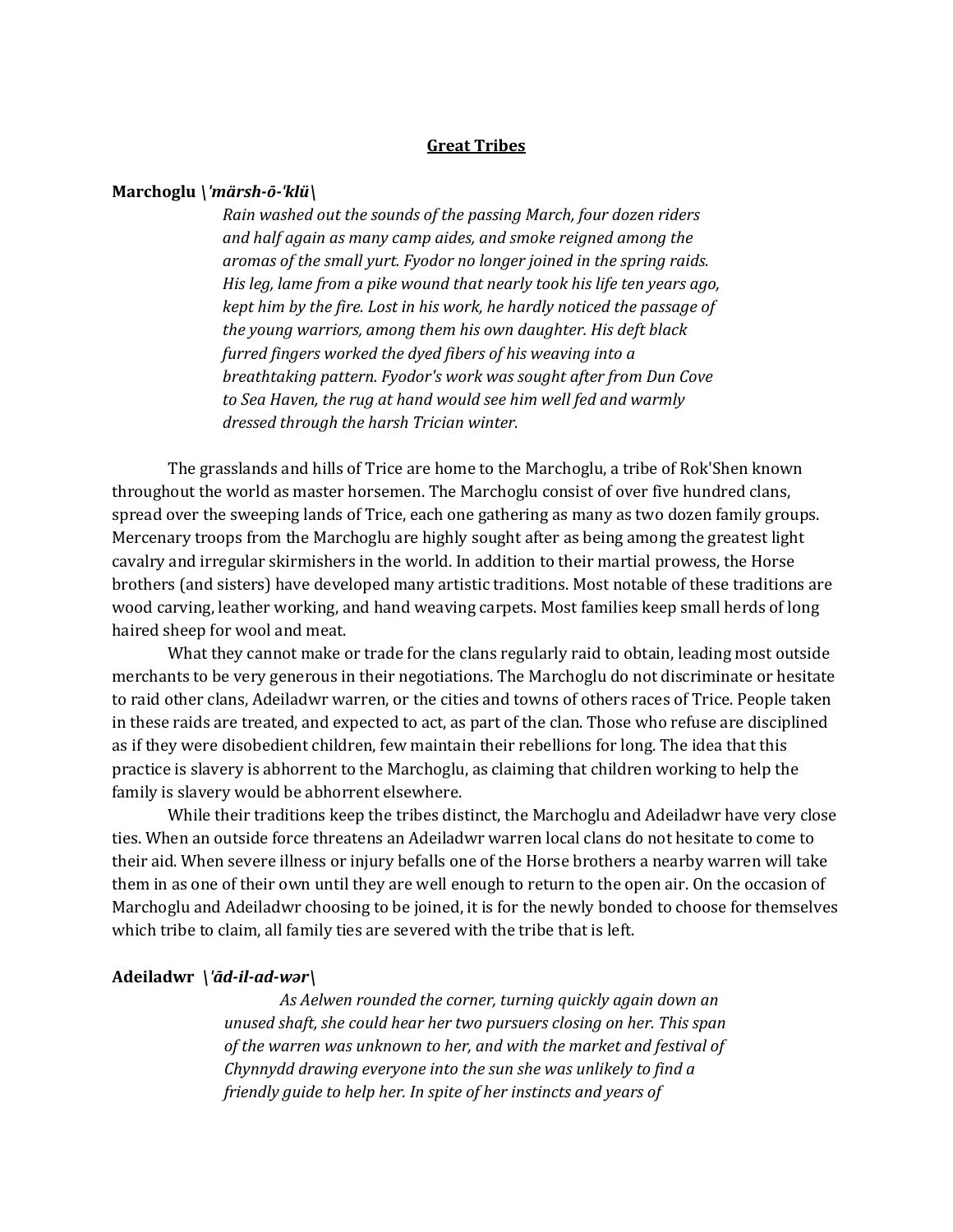*warnings she took cover in the rubble at the mouth of the collapsed tunnel, hoping the voices of reason were more compelling to her two cousins. The gamble paid off when Bethan and Dwyn passed her shadowed refuge with hardly a glance. With her tiny feet carrying her towards the "den" she knew she had won, all that was left was to choose who would be the next "stray".*

The rich black loam of Trice hides a secret few outsiders ever experience, aside from the occasional dwarf or deep elf passing through most never take advantage of their remarkable hospitality, the vast tunnel networks of the Adeiladwr. Called warrens, these networks delve as deep as fifty feet, split across three levels, and most span more than a mile. As the home of the most "urban" of the Rok'Shen, it is not unheard of for a warren to exceed one thousand individuals, though most house from one to two hundred. The only structures to mark the surface are a few access buildings, which seem like small family houses from without, and wind traps, which provide both ventilation and power for the warren. Each warren is kept dry and stable through the use of cunningly integrated irrigation systems and alchemical hardening of all of the passages. Deep in the bedrock beneath every warren is a deep warren cut into the very stone, including storage space and a cistern to provide drainage, water, and in an emergency it can be used as a final refuge.

 The sunlit spaces above and around a warren are dedicated to agrarian discipline. Farming, animal husbandry, and the keeping of the famous Trician guard bees are the primary industries of the Adeiladwr. Augmented by carpenters, chemists, and preeminent healers, the Adeiladwr form the heart of the Trician economy.

 While they are easily the most numerous of the Rok'Shen tribes, few Adeiladwr leave the comfort and safety of their homes for the chaos of the wider world. Those that do tend to be very grounded and dependable, often they find a group or band to act as an adopted family, to whom they are fiercely loyal.

### **Morwr** *\ˈmȯr -wər\*

 *Aderyn stepped out onto the stony shore of the Coldnese and her feathers ruffled in agitation. She disliked all dry ground,but at least sand would throw up ripples. Stone was just dead, each step was like a day in the doldrums. She was* Ceidwad, *"Keeper" to dry folk, and every bolt of cloth, precious stone, or grain of rice that passed Freuddwyd's rails, on or off, was hers to inspect and record. Some* Fôr-lywydd *would allow their Keepers to work from deck, risking pests or worse, but* Fôrlywydd *Aneirin kept discipline as rigid and dependable as the Starherd. Fortunately this cargo, two cord of unmilled mountain mahogany for three stoneweight of Harrow steel ingots, would take little time to examine and log. The krew would be back on the river before a dozen degrees crossed above. Still she ached to have living water underfoot again as she took up another length of the knotty hardwood.*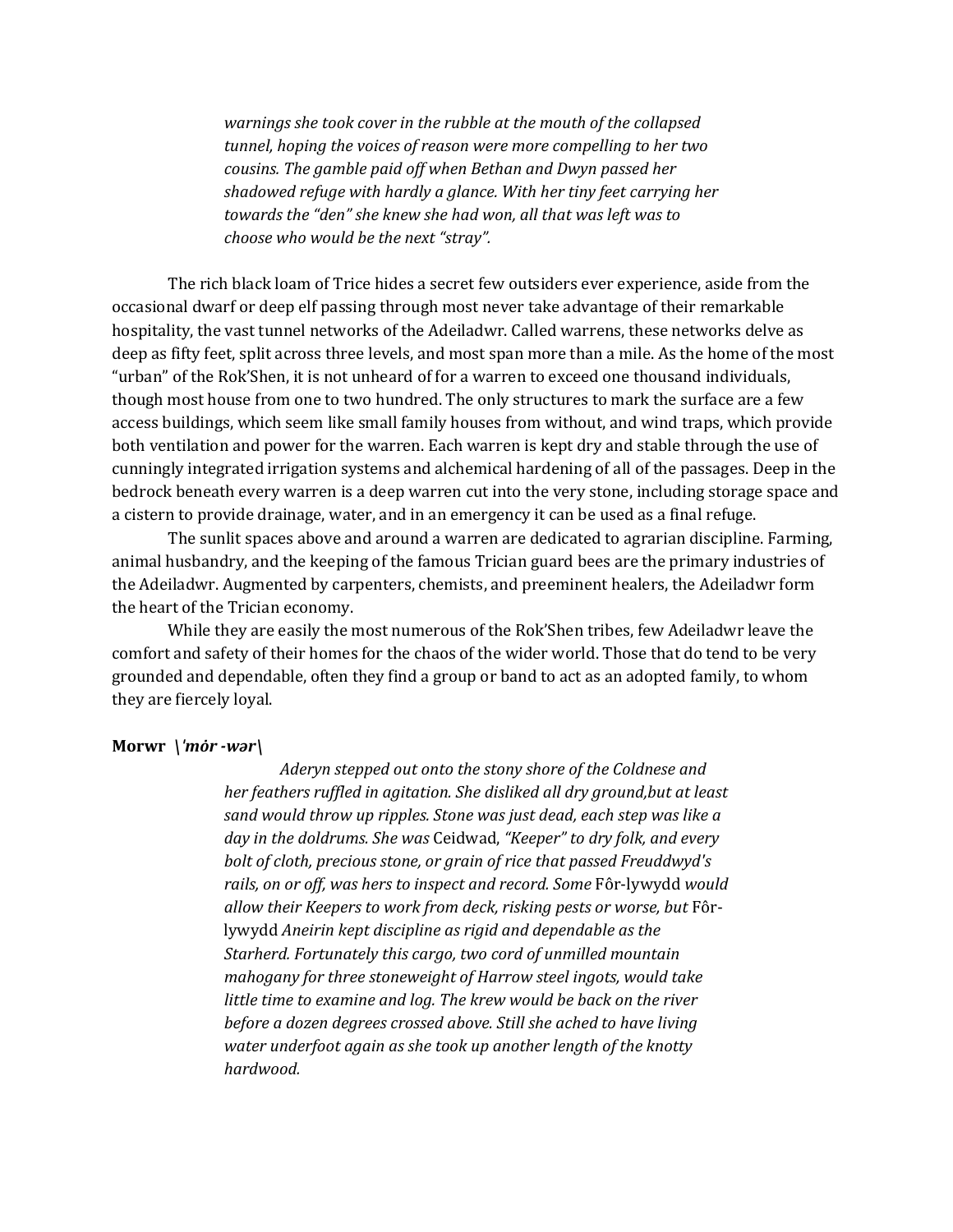When Vollois fell to the ruin of the Reality War legends tell of five score ships that carried the remnant of the Rok'Shen to the distant shores where they would make their new homes. The descendants of these heroic seafarers call themselves the Morwr. While some of them, a few hundred, work at the ports of Hafan on Illmarsh, or Dwr'clir on Esterbeech, the vast majority of the Tribe spend their lives on the seas and rivers of Amaren as marines, merchants, and messengers.

 Carrying them on their trek are the hallmark of the Morwr, the crogen, enormous domesticated creatures, sea creatures whose origins are lost to the mists of time. Morwr anchor wooden structures to the keratinous shells to make them suitable for carrying crews and cargos. With their broad, sleek shells and powerful flippers, they bear a passing resemblance to giant sea turtles, but a look below the surface puts an end to such musings. The crogen have four symmetrical pairs of flippers, no visible head, and a ventral shell covered in feather like growths. The Morwr breed crogen in hatcheries at Hafan and Dwr'clir, these hatcheries are also the training halls of the Gŵr, or husbands (gender neutral) of the crogen. Gŵr dedicate their lives to acting as companions, caretakers, and translators for the behemoths who literally carry Morwr society on their backs.

 The fundamental unit of the Morwr Tribe is the Crew, simultaneously family and corporate entity, even port bound Morwr organize themselves as crews. The sovereign head of every crew is its Fôr-lywydd, similar to a captain in some formal navies. Every sea bound crew has a Gŵr to see to the needs of their beloved crogen. Most crews employ a Ceidwad to maintain records and inventories of necessary supplies. Larger crews, twenty or more, may have additional levels of command and specialization.

#### **Coed'dringwr** *\ˈkōd-il-ad-wər\*

 *Kalin'ini crouched on the limb over the game trail. Balanced with an easy tension, flint-head spear resting on the curly mocha fur of his knees. He allowed his mind to travel down other paths, crossing the years, he trusted his reflexes and instincts to see to the hunt.* Lightning blazed across the sky, reflecting oddly off the wet skin of the hairless. They brought magical long knives and spearheads that never broke and shone like moonlight. The shorter hairless, with a beard even more impressive than Kalin'ini's, gave the elder many of the clear gourds full of spirit water. The taller hairless, with her pale skin and pointed ears, reminded Kalin'ini of a horned eel. She came towards the hut where the newer taken lived, those who were not yet of the camp. She pointed to two of them, one touched by bear another by mouse. They both stood and walked out, waiting behind her. After a moment she pointed at the scrawny bundle of red fur hiding behind Kalin'ini. His little sister curled more tightly into her herself, her eyes barely visible behind her bushy tail. The shorter hairless came and drug her out by the scruff. *As the bristleback crashed down the trail below, Kalin'ini dropped, spear first, onto its back. Rini's barking screams echoed in his ears long after the boar died.*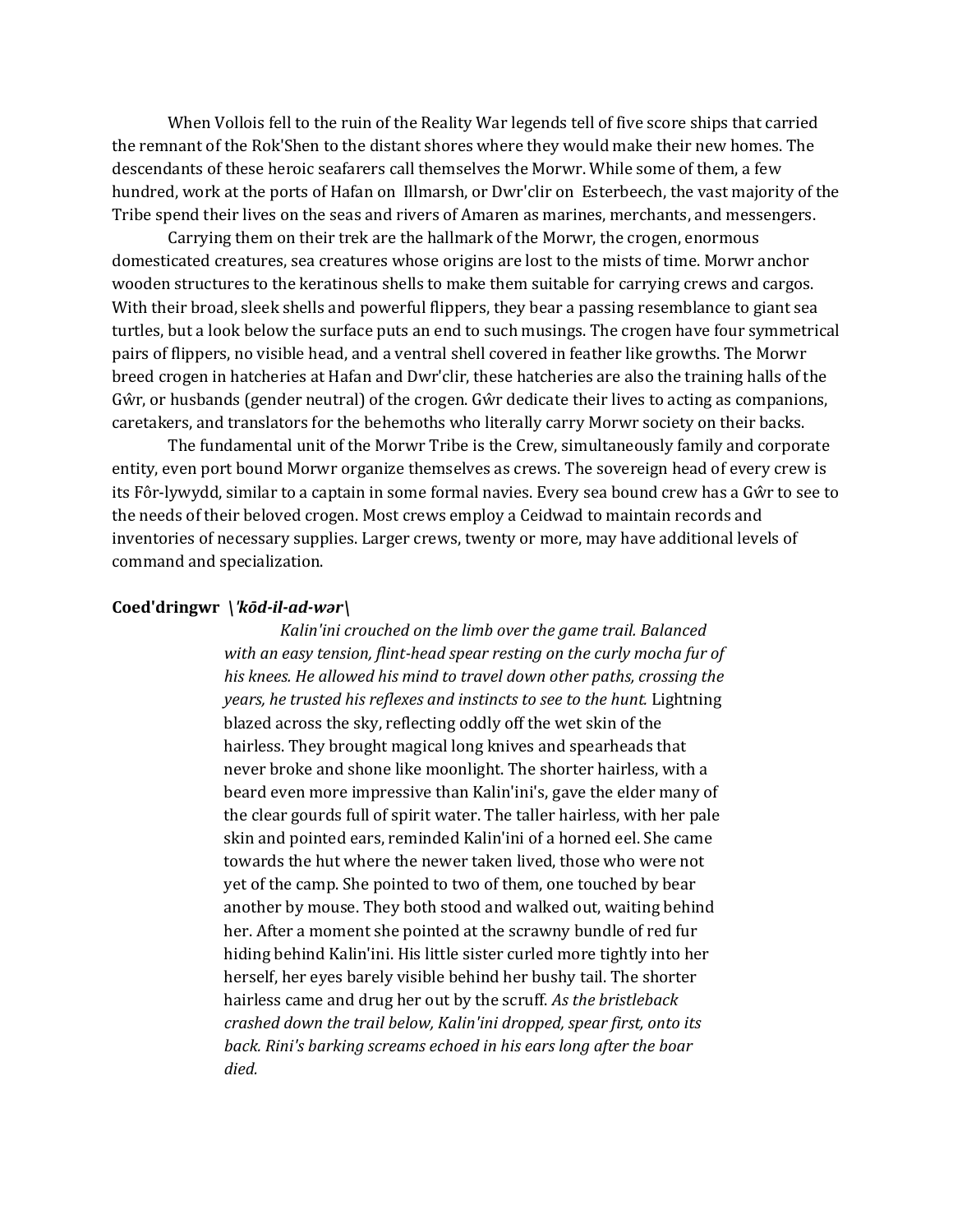For thousands of years the hellish slopes and steaming jungles of Grol were the solitary crucible of the Coed'dringwr, uncharted by any but the Morwr. The Coed'dringwr were aware of the outside world, but aside for the Enwi'ddefod, they choose to live apart from it. A hundred years ago that changed when a hurricane drove a cargo vessel, the *Fallen Angel,* far out of the established shipping lanes and onto the black shores in the shadow of the Hellfont. The camps that controlled that portion of the island were suffering from the effects of a plague and did not venture to the secluded cove where the crew of the *Angel* restored their ship. The *Fallen Angel* completed her repairs and set sail for home, thinking they had found and uninhabited new land. Eight years later the flotilla that made land and the Coed'dringwr who met them, were both equally stunned.

 The nine decades that have followed have been marked by conflict, treachery, and suffering. Colonists struggle against natives, camps unite and betray one another, and the age old intrusion of elemental forces from the Hellfont have only increased over the last two score years. Grol has turned from a land of physical and spiritual refinement, to a den of outlaws, slavers, and thieves.

## **Ysgolhaig** *\ˈi-sgül-hāg\*

 *Su stood beyond the edge of the Great Disk as the false dawn began to erase the stars overhead. He had gone out with the Boat in the Night with the first of this year's challengers. As chief Master of the Third Circle, it was his right and duty to cast challengers out of Youth and into the icy midnight waters of the channel. Su walked around the the outside of the Great Disk until he reached the Gate of the World, where guardians entered the Fourth Circle, and callers crossed it to reach their own Circle of the World. Once he had entered the World, Su bowed in turn to the linked First and Second Circles across the Disk from him. Only footprints, and a few errant scorches, marred the gravel of the Circles of Life and Seasons. Su looked fondly upon the craters and gouges the Wrath of his order had left upon the Circle. Sunlit treetops and a hurricane with a simian face welcomed the druids to morning training.*

The mystics of Winterghyl act as hosts and minister to every Rok'Shen at least once in his life. For many the fearful and dire days before and after their Enwi is all that they ever see or know the Ysgolhaig. For others, their first days as adults are the last time that they will ever see their mist shrouded home.

 Every adult member of the Ysgolhaig is a magic user, an Adept, Druid, or Templar. Those who can not or will not follow one of these paths are banished after their Enwi'ddefod, often taking the place of one of their contemporaries who will never return home from the trials of Norvis. These changelings are a mixed blessing, at once filling a void and acting as a constant reminder of a lost friend or relation. At the same time they exist in perpetual tension between honored guest and pariah, but never belong where they are.

 Those who stay Devote themselves to the study and perfection of their chosen path, dividing themselves according to one of four Circles. Healers study the First Circle, the Circle of Life. Evokers Study the Second Circle, the Circle of Seasons. Callers study the Third Circle, the Circle of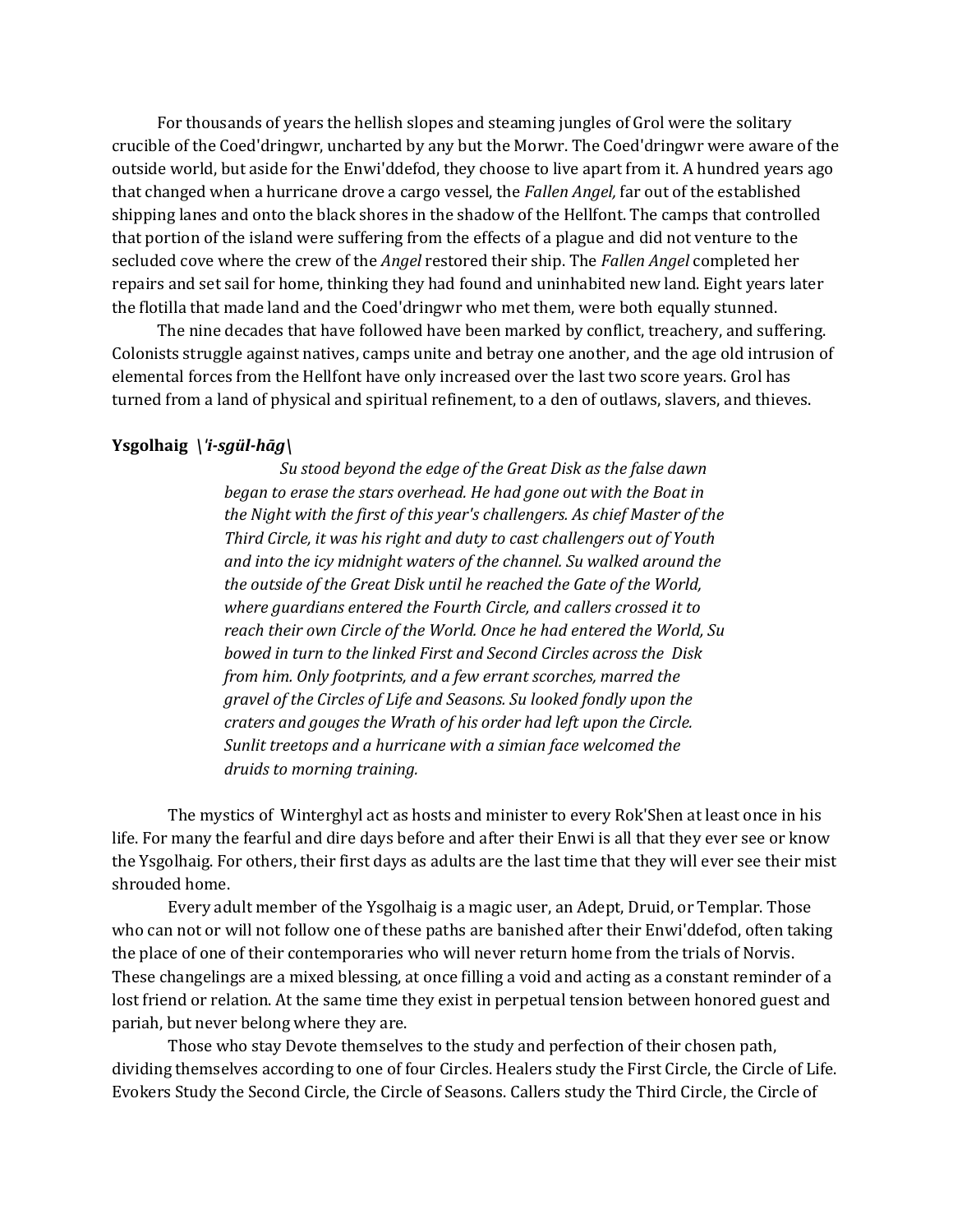the World. Templars and Guardians study the Fourth Circle, the Divided Circle. Taken together, these four circles form the Great Disk, the metaphorical and tactical center of Ysgolhaig society.

 Unlike others of the Great Tribes the Ysgolhaig form one singular collective on the Isle of Winterghyl. Though they are the smallest of the Tribes, rarely numbering more than five hundred, they are revered by nearly every Rok'Shen.

### **Naming Rite and Feasts**

### **Enwi'ddefod or Enwi** *\an-wē-di-fō-d\* **or** *\an-wē\*

In the Spring of her sixteenth year every Rok'Shen child is carried to the forbidding coast of Winterghyl to begin their passage into adulthood. The clan of the child assembles a parcel to offer the Ysgolhaig in gratitude for their service. This offering is traditionally equal in value to two years of work and consists of trade goods, preserved foods, and crafted goods. In addition to this contribution the clan pays very generously for passage from the Morwr.

 Throughout the Spring young Rok'Shen arrive on Winterghyl where they present their offerings to the Mystics. At sunset on the day of his arrival the youth is ushered onto one of the small ships which the Ysgolhaig maintain specifically for use in the passage to and from Norvis. The aspirant is instructed to capture an Aderyn'glas, commonly known as a Northern storm jay, then bring it, alive, to a dock on the coast where a ship awaits them. While the children are being instructed in what will be required of them the vessel makes its way across the icy waters of the Winterghyl channel. When the coast of the mainland comes into view the petitioner is thrown bodily from the ship into the frigid waters with no warning. The combination of the chilling waters, powerful currents, and jagged spines of the Awkales reef turn the passage into a one of the deadliest natural hazards in the North.

 Upon reaching the shore the young Rok'Shen comes face to stone with the tallest cliff in all of Amaren. Standing just over twenty-two hundred feet from base to edge, Hrungnir's Rampart is the last thing many young Rok ever see. The cliff is by no means shear, but despite numerous holds and clefts the Rampart has no mercy for those whose endurance and focus fail them.

 From the top of the cliff a journey of over one hundred miles, full of predators, giants, and hostile terrain, separate seekers from the nesting grounds of the storm jays. Reaching the nesting ground alive is a feat unto its self, but the youth must still safely capture one of the Aderyn'glas and return to the coast with it intact. Finally, after making their way back down the Rampart with their precious prize in hand, the ordeal is over. A small cabin and dock are maintained by a rotating staff from Winterghyl to ferry those who return back to the island. Those who return successfully with their quarry undergo a ritual, using a small sample of the bird's blood, to reveal the name Nature has chosen for them and usher them into adulthood. Those who return empty handed have no place in the Tribes of their birth, or any other Rok'Shen population, they are outcasts. While many are lost to the trials, Rok'Shen support the Enwi'ddefod because it keeps their bloodline strong.

### **Cychwyn** *\ˈsīz-win\*

The warm days and cool nights at the end of March herald the coming of new growth and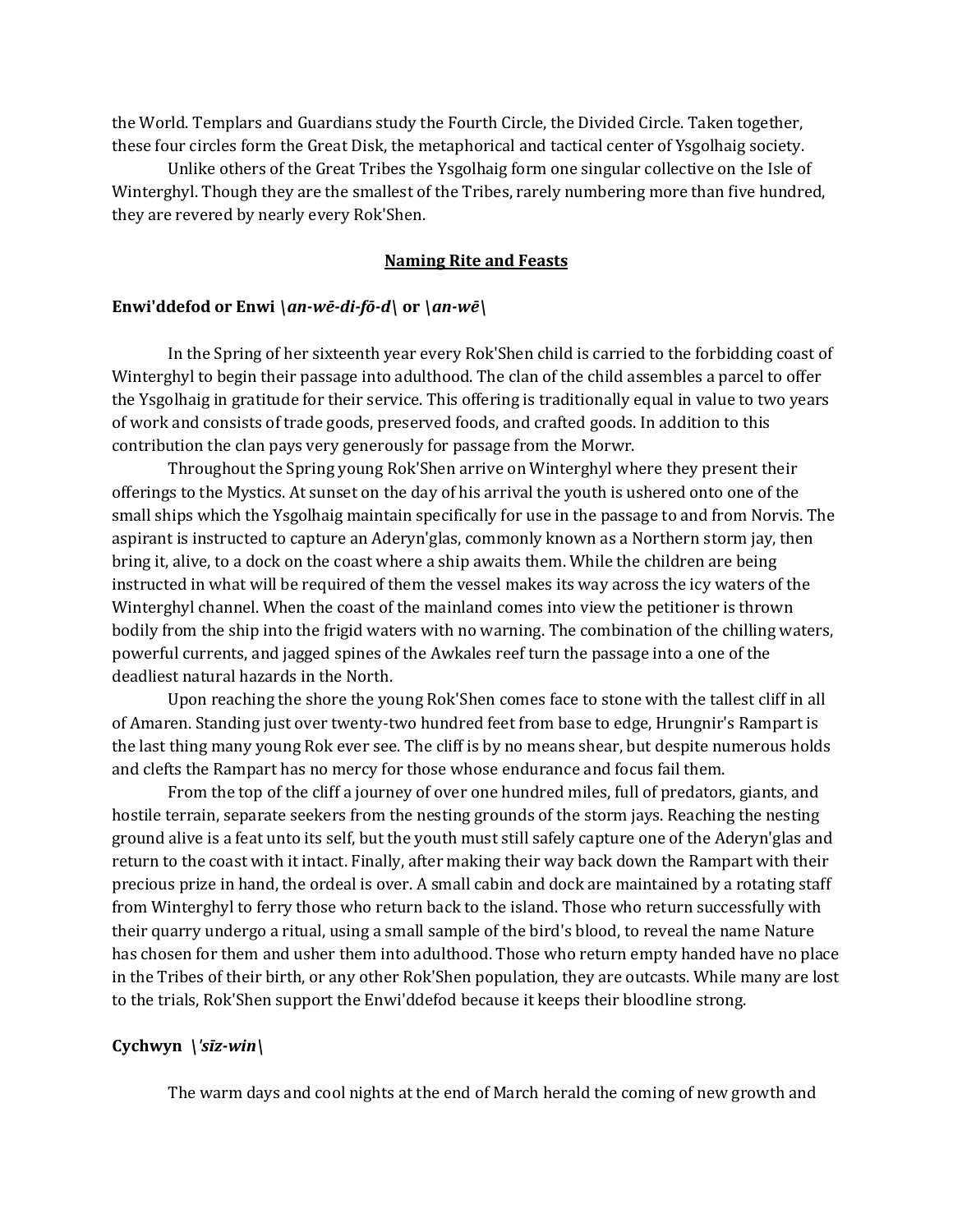life. It is a time of beginnings and the Rok'Shen celebrate this time by marking the beginning of the year with the Spring equinox. For the three days centered around the equinox Rok'Shen around the world mark new ventures and begin new chapters of their lives. At sunrise on the first day of Cychyn families with children born over the last year gather together with the whole community to present and name the new members. On the second day of the feast those children who have seen sixteen years are celebrated, presented with the offerings that they will bear to Winterghyl, and spend their last day as children. At sunset on this second day these oldest children set out on the first steps towards their Enwi. Children of the Ysgolhaig meet the cold currents of the channel that night. Sea bound Morwr are sequestered until their crew reaches the misty island, youths from other tribes their only companions until then. For children of the other tribes, great and small, the night of the equinox is spent traveling with their peers to the port where they will await the crogen. Even those with the means to send their young across the leagues by magic or artifice honor the traditions of their ancestors, traveling by the shelled ships. On the final day of the feast, those who have chosen to be bound, one to another, are blessed and recognized by the elders of their clans.

# **Chynnydd** *\ˈsīn-id\*

 The blazing days of Summer are full of the vibrant struggles of life, predator seeks prey, storms rage, and the Rok'Shen compete. For three days before the solstice Rok'Shen communities are completely closed to outsiders. Traditionally these days are set aside for preparation. On these days terms are set for the coming contests, pavilions are erected, fields and waterways are made ready for sport and play, and staggering amounts of food and crafts are prepared for consumption. On dawn of the longest day of the year five days frenzied rivalry are commenced, with spectators coming from both near and far. Most every manner of sport can be found at some point or another. Races, group and individual mock combats, tests of marksmanship form the cornerstones, but anything that can be found to have a winner can be found at Chynnydd. Balancing, climbing, dancing, enchanting, juggling, marching, reading, selling, and many other exotic and bizarre tournaments may be found. Some clans even hold sleeping or mediating matches. Infusing the air of constant challenges are the sweet aromas of fresh fruits, pies, preserves, honey, honey roasted meats nuts and grains, and honeyed baked goods all judged, both in quality and quantity, as well as consumption.

## **Ymadawiad** *\ˈi-mad-***a-wād\**

Autumn sees the slowing down of the turbulent growth and work of harvesting. A time to come together in preparation for more difficult times ahead. On the cusp of both plenty and want, of looking back and looking ahead. The Fall Feast of the Rok'Shen is a time of balancing opposites. Four days before and after the equinox Rok'Shen communities join together in a day of lavish feasting and merriment. Telling tales of past glories, and bragging of greater deeds yet to be done. Rich food and exotic delicacies are presented and enjoyed by all. Just as the day beginning and ending Ymadawiad are times of bounty and merriment the week between them is marked by somber toil. For eight days everyone goes into seclusion, acknowledging only their immediate family, eating very plain and sparse meals, working diligently in preparation for the lean, harsh